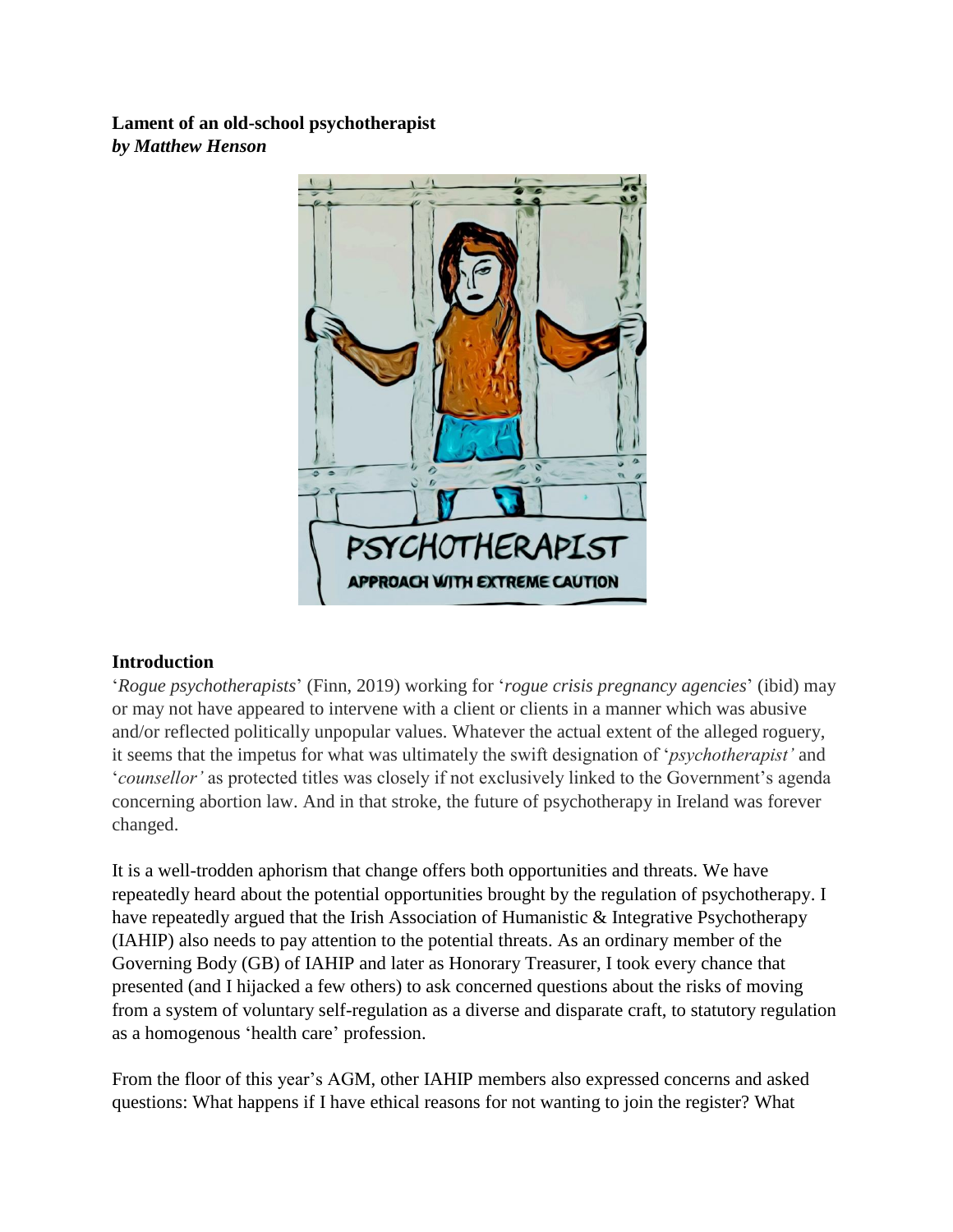happens if the Government oversteps its mark and tries to interfere with practice issues? We know about the fit between IAHIP and Coru *standards*, but what about the fit between IAHIP and Coru *values*? Please can we do something about the implied slur to all psychotherapists, all of us, by the media's common depiction of psychotherapists as 'rogues'? How can we protect humanistic integration on future training courses after the very limited 'window of influence' closes? Awkward and inconvenient questions, not asked for the sake of being awkward and inconvenient, but because they reflect very real concerns.

I understand Coru had been invited to attend our IAHIP AGM but did not respond. I am told Coru will only speak with the Irish Council for Psychotherapy (ICP), which has positioned itself as the 'one voice' of psychotherapy. Unfortunately, this left us trying to answer our own questions and we fell into a familiar pattern. Questions about *threats* were answered with statements about *opportunities*. Questions about *values* were answered with statements about *standards*. We know what the *process* of regulation will be in terms of legal mechanisms, but what will be the impact upon our unique *process(es)* of humanistic integrative psychotherapy?

In equal measure, I am concerned for both practitioners and clients. Not clients as abstract, faceless service users, but clients as real people; the client I was and might be again, the clients that the people I love most in this world, were, are and might be. Often when I try to talk about my concerns, I become agitated and I appear angry. The main feelings I have now are those associated with sadness. Sadness at the imposition of a system that in its very definition is *exclusive*, and is also fundamentally mistrusting, suspicious and threatening.

The reflections set out here, on the future of IAHIP, humanistic integration, roguery, psychotherapy and optimism, are not a bugler like attempt at a clarion call to arms. The time for that has probably passed. The tone of this reflection is more of a quietly hummed lament; the lament of an *old*-*school* psychotherapist.

# **On the future of IAHIP**

Association:

*A connection or cooperative link between people or organizations*

(Oxforddictionaries.com, 2019a)

My own formal 'association' with IAHIP is still very young, less than three years old in fact. I don't share the long and close affinity with IAHIP that many of our members feel; that affinity which can only come through cherishing something over a considerable length of time. But even to a relative newbie like me, the value of IAHIP is immediately obvious, as is its heritage and place at the heart of Irish psychotherapy. Practitioners are, quite rightly, proud to be associated through voluntary membership with IAHIP; with its rich traditions, its ethics, its standing in the profession, its values. I count myself among those proud to be associated with IAHIP.

Stripped or relieved (depending upon your viewpoint) of its regulatory function, the future of IAHIP is uncertain. For some of our members, this offers exciting opportunities, freeing IAHIP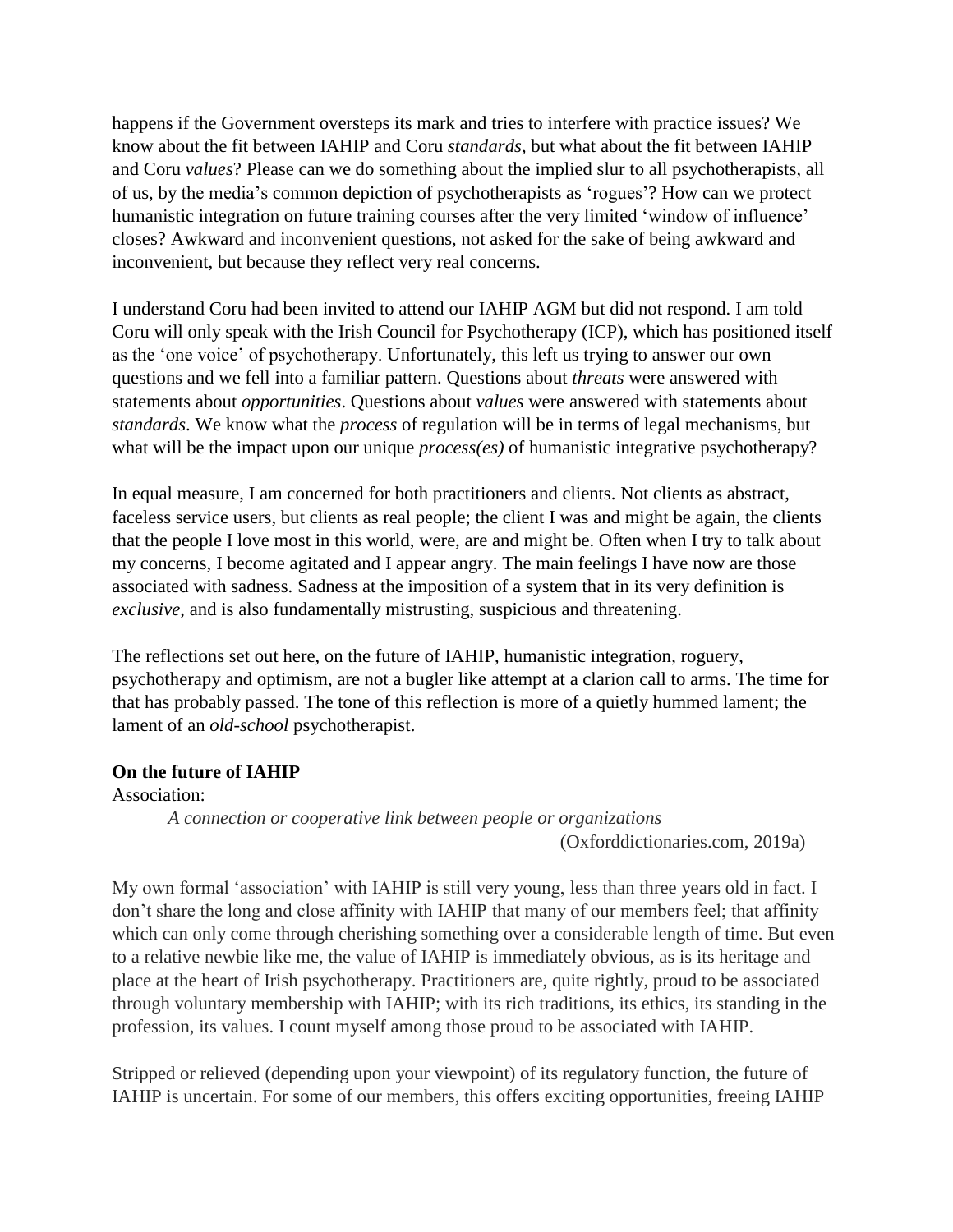to be more active in the promotion of humanistic values and to support any members facing fitness to practise hearings. Others feel less optimistic about IAHIP's future role.

The question of what IAHIP will look like post-regulation featured occasionally as a topic of conversation at GB meetings during my tenure. There is no certainty that IAHIP will survive. The strongest reassurance that it will survive post-regulation, comes with the suggestion that membership of a professional association such as IAHIP is likely to be a condition of inclusion on the state register.

Every time I hear that suggestion, my heart breaks a little.

I don't know what the future of IAHIP will be, but I hope it isn't as a mandatory extension of statutory registration, where membership stops being about voluntary association based on shared humanistic values and becomes instead an enforceable requirement '*punishable by a class A fine or imprisonment of up to six months*' (Department of Health, 2019). Personally, I would rather allow IAHIP a dignified death than see it mutated into such a Frankenstein's Monster. I hope that others, more influential in IAHIP than me (whether it's our elders steeped in IAHIP tradition, our youngsters with fire in their bellies or our current GB, which contains both), will prevent any change from voluntary association to forced membership.

At the risk of sounding like a rat on a sinking ship, this threat to IAHIP was one of the reasons why I recently stepped down from the GB. If enforced membership of IAHIP happens, I can't bring myself to be at the helm when it does. History will judge each one of us. May it forgive my cowardice on this point.

# **On humanistic integration**

I am struck by how little I hear people talking about empathy these days, even in humanistic circles. I raised this with a colleague recently. It was a snatched conversation over a working lunch, so maybe I am misinterpreting her point here, which I took as reassurance that empathy was currently so central to psychotherapy trainings that it could be considered a 'given' which didn't need to be talked about.

I hope so, but I'm not so sure.

It is notable that in the Awards Standards – Counselling and Psychotherapy (Quality and Qualifications Ireland (QQI), 2014), the baseline standards by which all future Irish psychotherapy and counselling trainings will be assessed, the word '*empathy'* does not appear once.

I recently had cause to try to find a way to describe empathy in a presentation I gave on psychotherapeutic wisdom and ecological awareness. Empathy is a tricky thing to talk about as a concept, because it isn't an idea, it's a lived experience. For sure, we find ways to talk about empathy, but these are imperfect. When I try to conceive of empathy, the image of the Claddagh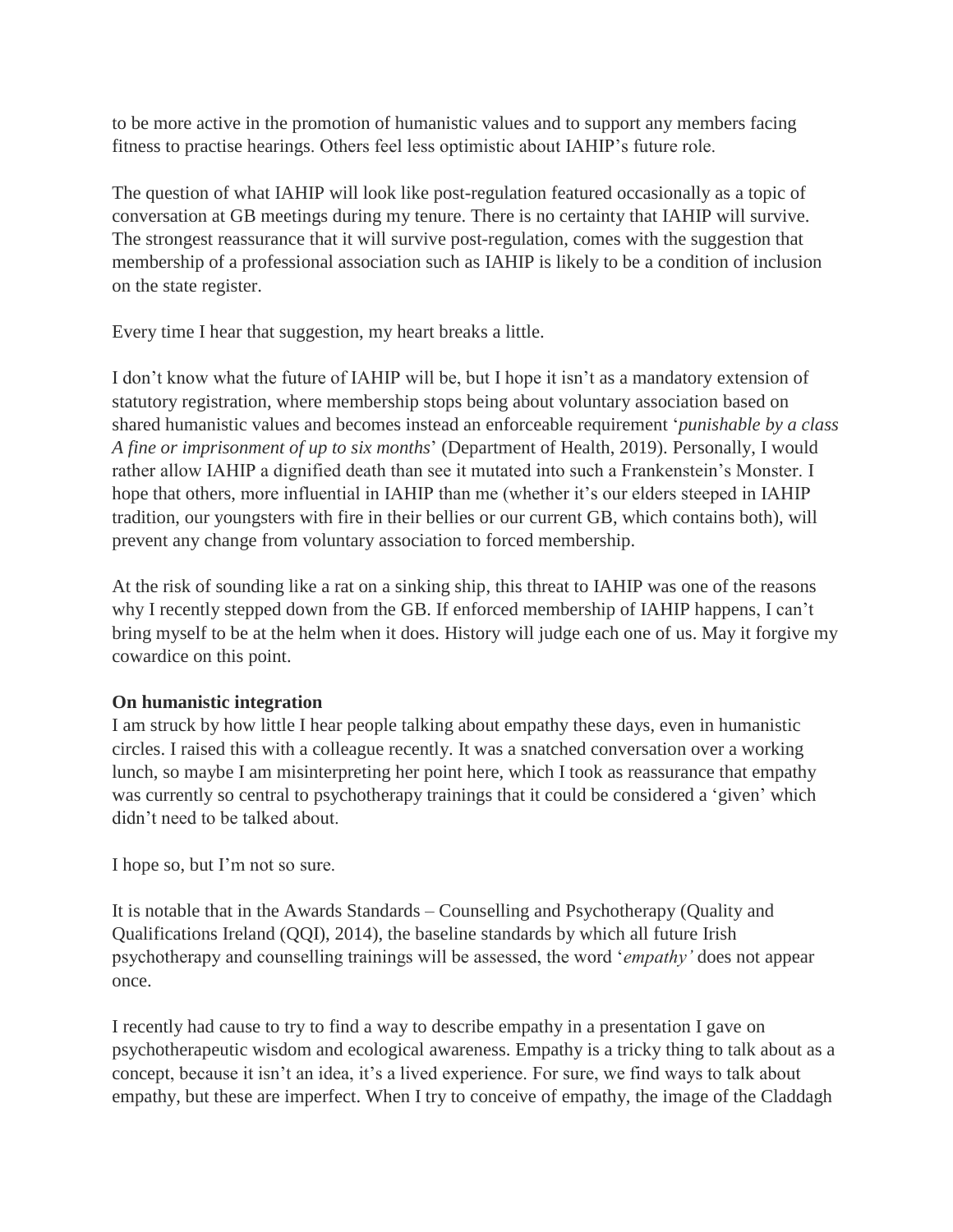often comes to mind; something about two entities (hands) coming together to support fidelity (crown) to emotional truth (heart). We draw upon notions such as Buber's I-Thou (1970), we use words like emotional resonance, attunement and relational depth. When those of us who still talk about empathy have these conversations between ourselves, and with our students and supervisees, we understand each other not through knowing the theory but though knowing the lived experience that the words approximate.

Is empathy not referred to in the QQI standards because it is so much of a given that it doesn't need naming? Or has it been forgotten/ignored/omitted because it is an awkward and inconvenient value, incommensurable with and therefore unmeasurable by academic standards? My guess is the latter. I suspect this is also true of notions like 'emotional attunement' and 'relational depth', which are also omitted from QQI standards.

I hope this can be rectified. Stating the obvious, my psychotherapeutic practice involves integration. There is room for skills and techniques, philosophy and theory, psycho-education and sometimes, on very rare occasions, even advice. All of those have useful places in the therapy I offer. But where does the *real therapy* happen? We well know the answer. It is in those fleeting moments of empathic attunement at relational depth; those moments that we can't describe to anyone who doesn't already know them through direct experience. Without those moments of empathic attunement, there is no humanistic integration; there can be *integration*, but not *humanistic integration*. I hope that the central value we place on that nebulous phenomenon we refer to as empathy, isn't lost in the way I fear it will be.

# **On roguery**

### Roguery:

*Conduct characteristic of a rogue, especially acts of dishonesty or playful mischief* (Oxforddictionaries.com, 2019b)

Rogue is a very interesting choice of word when applied to psychotherapy. The archetype of rogue as trickster has a wonderfully creative and extremely valuable role in psychotherapy, particularly psychotherapy practised from a Jungian perspective. The trickster '*is a symbol of the liminal state itself and of its permanent accessibility as a source of recreative power*' (Pelton, 1980, cited in Russo, 2008). The trickster's 'playful mischief' energy taunts, teases and pokes fun. It can be the perfect foil for despondency, lethargy and despair.

Rogue as unscrupulous, dishonest quack is less helpful and very hurtful. The (mis)conceptualisation that psychotherapy and counselling are professions rife with quackery is the sole reason why state regulation is regarded by some as necessary. Yet, as has been previously pointed out, the case for state regulation has never actually been made. It is simply *assumed* (Henson, 2017). Doubtless there are some practitioners misrepresenting their levels of training, but precisely how many such 'quacks' are there? What crimes are they committing? What harm is being caused, by whom to whom? Is the statutory regulation of *every*  psychotherapist, even those of us who already voluntarily exceed the proposed standards, a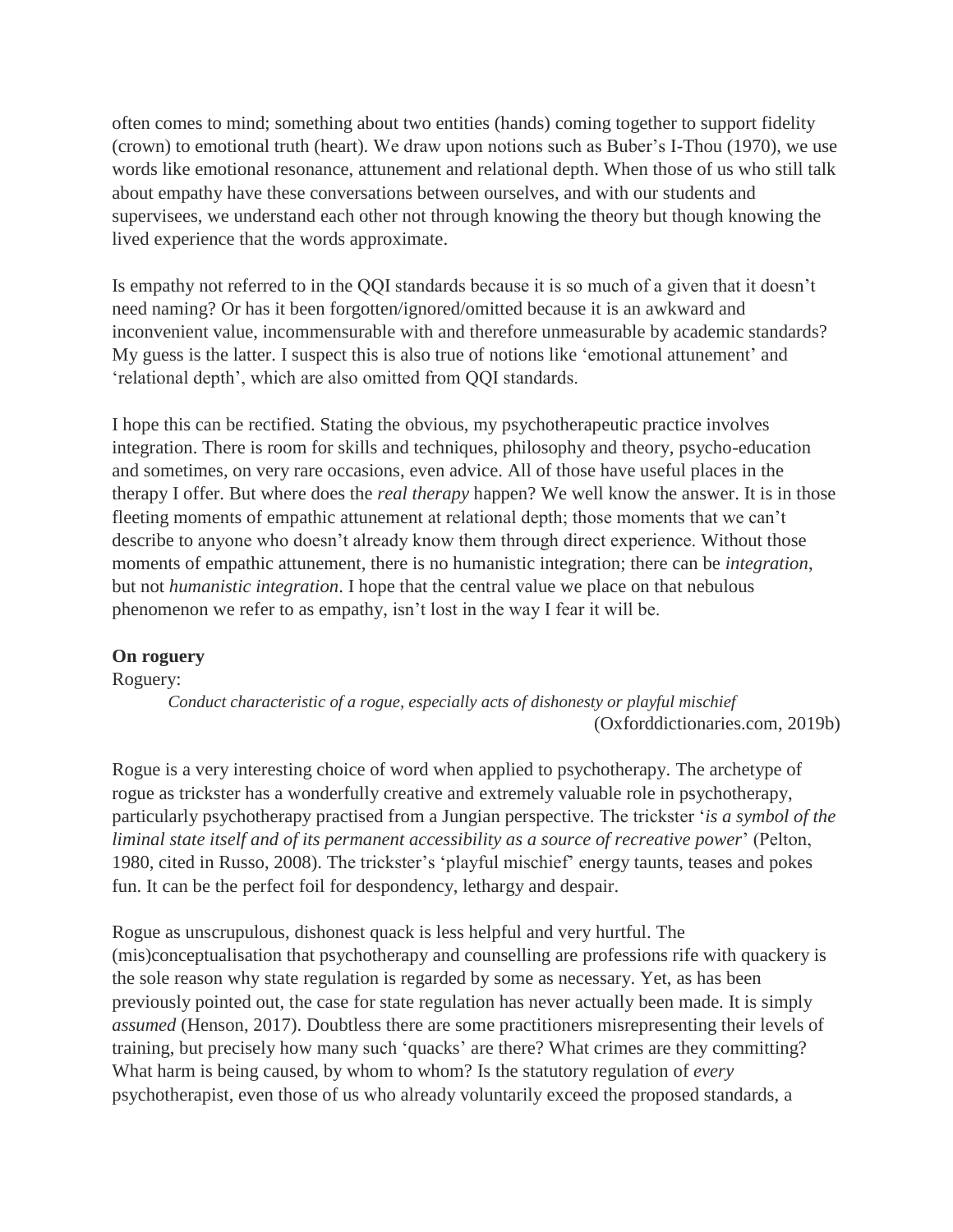necessary and proportionate response? The fact of this matter is that we don't know. No substantial evidence has ever been put forward. Instead we are basing the future of our profession on hearsay, conjecture and assumption; information which would not meet the legal test in any criminal or even civil court.

Public protection is often used to justify regulation, but little is said about the risk of harm to the public by what many see as the inevitable move further down the road of defensive practice that state regulation will bring. For example, how will we safeguard clients form the unnecessary time and financial costs of remaining stuck in their therapeutic process because their therapist is too afraid to take even measured, calculated and defensible risks? And perhaps more importantly, how will we protect the rights of potentially the most vulnerable people, who are likely to find it very difficult to access therapy if the risk of them making a complaint is assessed as anything above minimal? Do we know with any degree of certainty that the exclusion and harm likely to be caused by fear-based defensive practice will be less than the harm caused by the so-called quacks? No. I respectfully assert that these and other risks to the public have not been adequately addressed.

I sincerely hope that the war on rogues will succeed in it's stated objective of protecting clients from charlatans. I sincerely hope that in the same movement, we don't eliminate the trickster's therapeutic energy from our craft. I also sincerely hope that fear-based practice doesn't result in some of the people most in need of therapy being de facto excluded because our regulatory system cannot support the relational challenges of the work.

◇◇◇

To future clients, please don't accept without question the common media portrayal of therapists as quacks. Likewise, please don't assume that a therapist is an ethical and safe practitioner simply because their name appears on a list or that they are an unethical and unsafe practitioner simply because they might struggle to write theory essays to QQI's academic standards. In fact, don't make any assumptions at all, or rather, make your assumptions then test them out; realitycheck them.

The advice I give to anyone looking for a therapist is: try a few out. Ask around for personal recommendations, then go to an initial session or two. Ask your awkward, inconvenient questions. Cry, shout, show a little of your despair, your anger, your confusion, your doubt. Tell your potential therapist what you hope for and what you're afraid of. Assess your potential therapist's responses. How well did they do? Did you feel safe, listened to, supported, challenged? Did you feel 'met'? Therapy is a relationship, co-created between client and therapist. Find one that works for you.

That is how good quality therapy is accessed. No certificate of government approval will shortcut the process.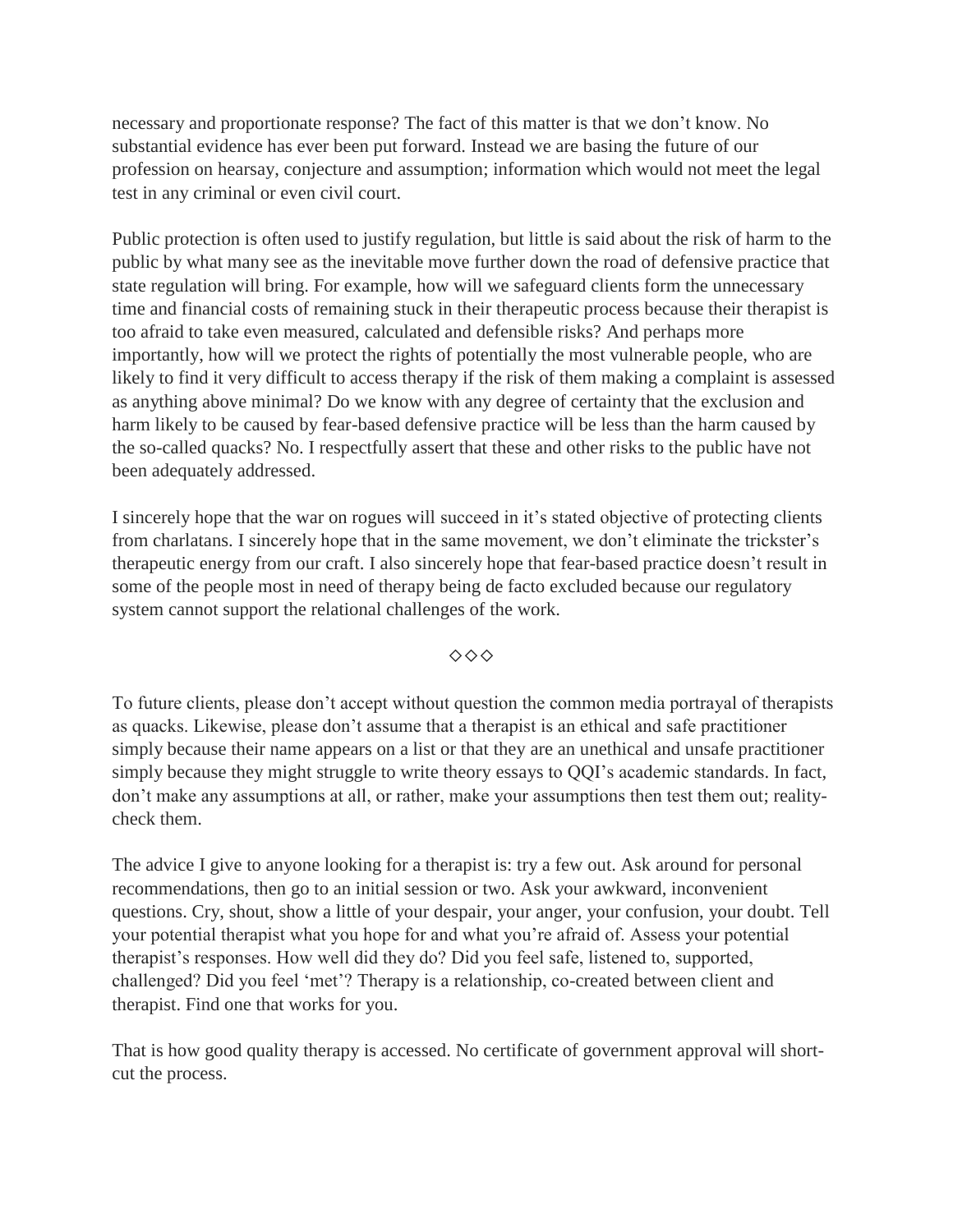# **On psychotherapy**

It strikes me that QQI standards for counselling and psychotherapy are perfectly good standards for what might be described as psychological counselling. I would like to be clear that I have no problem with this model of psychological counselling, it has a valid and very valuable place amongst the range of service options and I would see it as falling firmly under the broad psychotherapy umbrella. The difficulty is that it is only one 'flavour' in the wide range of psychotherapeutic approaches currently available. I am adopting the *flavour* metaphor because it is one that has been used by advocates of state registration in several discussions I have had, to assert the position that psychotherapy is best served by 'one voice'.

Clients, it is suggested, are confused by too many flavours to choose from. Better for *them* that *we* simplify the choice. I believe every single one of my clients would be offended to learn that some therapists think they couldn't be trusted, with rudimentary information about different therapeutic values, to make informed choices for themselves. If clients never try the mint choc chip because they(we) really like the raspberry ripple, then so be it. That's their(our) choice. Educate clients about the range of flavours, but don't patronise them(us) and, more importantly, don't take away their(our) choice. Vanilla is lovely, but it's not for everyone.

I had one of these 'too many flavours' conversations on the same day that I learned that the constructivist section of ICP had been disbanded. I confess to ignorance about why that section closed, but regardless of the reason I am sad that it did. To me, Irish psychotherapy feels a little impoverished now that the valid and valuable flavour of constructivist psychotherapy is less readily available to the sections of Ireland's communities who might benefit from it. What other flavours will be lost, discarded by the 'one voice'? Is humanistic psychotherapy safe? Probably, in the short term, it is. I think there are enough humanistic psychotherapists around who will find a way to negotiate state regulation without compromising professional values. But long-term, once our autonomy in establishing our own values and standards on our own training programmes is a dim and distant memory? I don't know.

# ◇◇◇

Many approaches to psychotherapy view contemporaneous socio-political contexts as extremely important in understanding individual difficulty. I am concerned that psychotherapy might lose some of its ability to address and heal this aspect of client experience when QQI criteria become the only formal basis of our work. Of course, most clients enter therapy seeking help with their individual malaise or presenting problem. Psychotherapy must address and meet those client needs, and as we know it is often extremely effective in that pursuit. However, as we also know, many psychotherapists do not simply *treat* symptoms *within* individuals in the way that (other) health care professionals might.

Psychotherapists are privileged perhaps more than any other profession in that we are trusted not only with information about our clients' public and private personas, but also their secret lives. We are trusted with information about what is really going on in the lives of our clients, including the real, lived experience impact of contemporaneous socio-political issues. To meet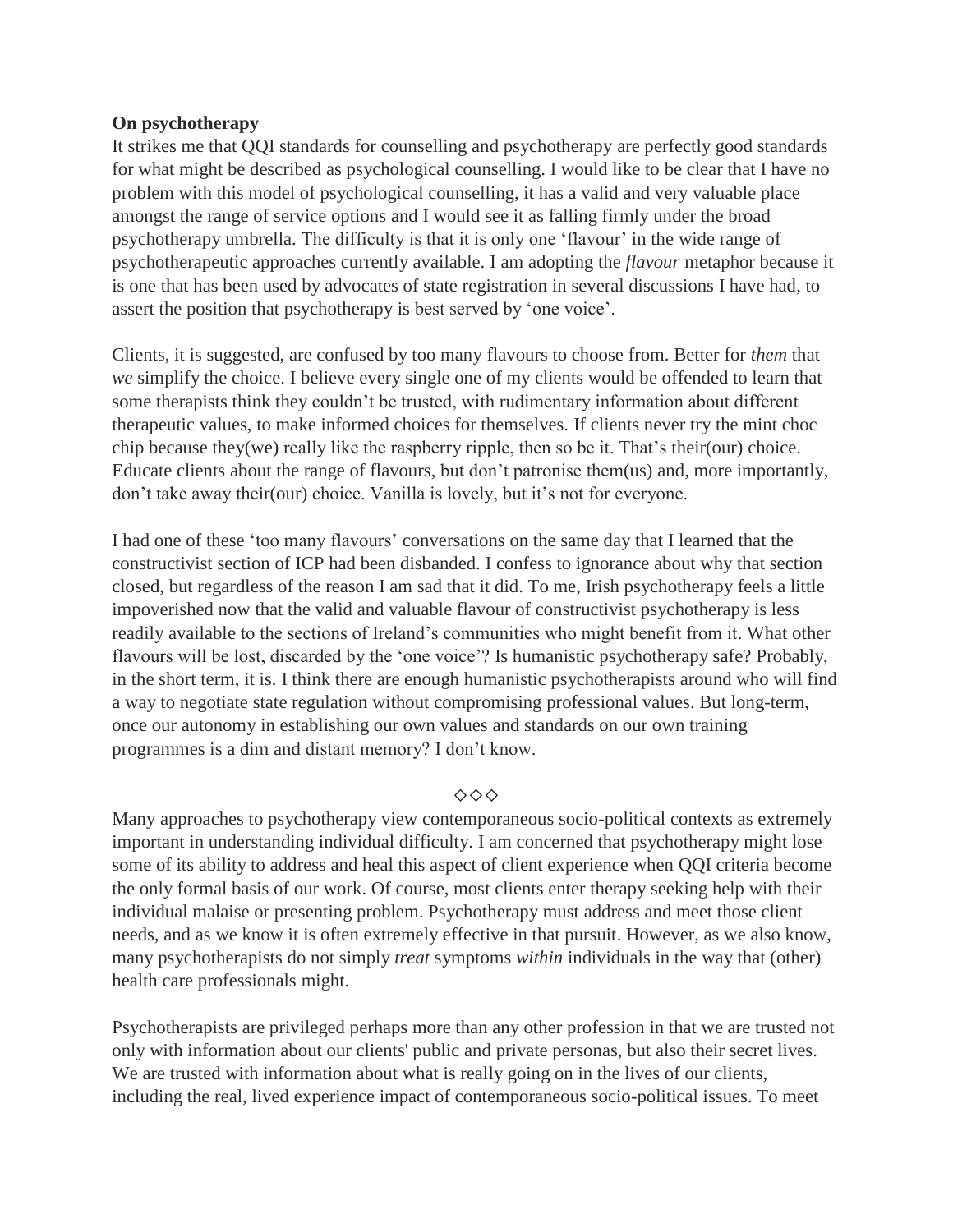clients in this therapeutic need, therapists require freedom to move and respond; freedom to walk with our clients along their unique paths until they find and fully stand in their own place in the world. This is how psychotherapy empowers individuals and in empowering individuals, psychotherapy empowers communities. In empowering communities, psychotherapy has the potential to bring about global change.

The psychotherapeutic terrain of this aspect of our work with clients is often the edge spaces, the margins, the complex, the liminal, the nomadic, the non-binary, the grey and in-between areas. Psychotherapeutic change is often a form of transition, sometimes literal, sometimes figurative. We facilitate transition across borders, both *in* and *out*; in and out of jobs, in and out of gender roles, in and out of personal identity, in and out of intimate relationships, in and out of mood states, in and out of family systems, in and out of firmly held beliefs, in and out of world views, in and out of crisis, in and out of health, in and out of life. In a world where Brexit is possible, a wall across America is openly talked about and the gap between the financially rich and poor has never been greater (Independent.ie, 2018), it saddens me that psychotherapy in Ireland appears to be moving with the trend towards suspicion and exclusion. My preference would be for psychotherapy to move the other way, to focus more on inclusion and to foster trust; to straddle borders in their many forms and facilitate transition across them – which is what we do so well – rather than erect our own excluding walls. The imposition of a system singularly and heavily weighted towards the '*treatment'* of '*mental health problems*' above all other socio-political considerations, hinders our ability to move freely around the terrain of our craft. I fear therapists are now tasked with empowering clients in a system which mistrusts, infantilises and disempowers the very process by which we are trying to empower.

# **On optimism**

If there is one true note of optimism in my lament, it is that I still believe in the value of *oldschool* psychotherapy and I believe that should it become necessary, something new will emerge to fulfil the functions that psychotherapy at its best currently serves. My personal preference has always been for the term *psychotherapist* rather than *counsellor*, but if I'm honest I have also always found the term (*psycho*-*the*-*rapist*) somewhat problematic. Like many colleagues, I am much more interested in preserving the spirit and intention of psychotherapy – the spirit of inclusive, socio-politically wise relational healing – than I am about the word we use to describe it. I have to believe that the healing practices that I associate with psychotherapy will survive in some shape or form and in no small measure I am excited about the potential for something completely new to emerge. Perhaps my fears will be unfounded, and under state governance psychotherapy will continue to be able to fulfil all its current functions? Perhaps it won't and something else will take its place, with a new title, to meet these needs? Who can say for certain? We shall have to watch this space...

### **Conclusion**

I hope that, post-regulation, IAHIP will continue to have a strong role in protecting the public from harmful practice (including the harm caused by fear-based defensive practice), but it's difficult to see how, now that our self-agency has been handed over to state control. I hope that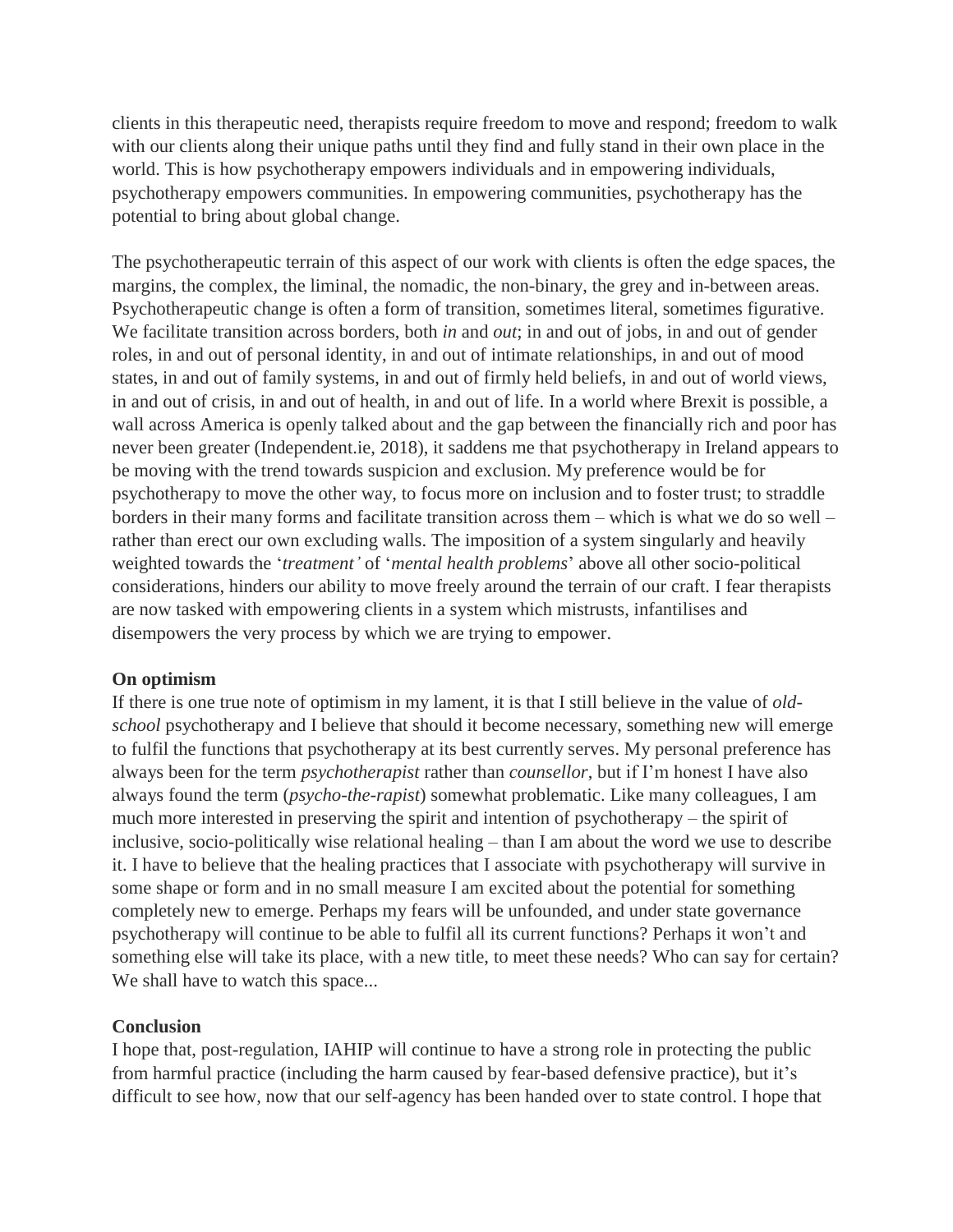humanistic integration in healing practices might continue to flourish after our autonomy to set our own training values has dwindled. I hope that statutory regulation might at least curtail the media's hurtful portrayal of psychotherapists as charlatans. And I hope that the socio-political potential of psychotherapy to bring about global, as well as individual, transformation won't be seriously diminished.

With a sense of complex, anticipatory grief, I lament the potential losses that will accompany the potential opportunities brought by state regulation of psychotherapy. I hope that with hindsight, some if not all of the expressed concerns prove to be unfounded. And, if something new and exciting does emerge out of this, in which *old-school* psychotherapeutic values can thrive and develop, I very much wish to be a part of it.



**Matthew Henson** is an IAHIP and UKCP registered existential psychotherapist and an ecopsychologist, group facilitator and trainer. He is a former ordinary governing body member and honorary treasurer of IAHIP, a former member of BACP's Fitness to Practise Panel, a former Fitness to Practise panel member of the Medical Practitioner's Tribunal Service, a current member of Psychotherapists and Counsellors for Social Responsibility and current interim vice chair of the Ecopsychology and Ecotherapy Association of Ireland. www.matthewhenson.ie

**Artwork** reproduced with the kind permission of my daughter, Indra.

# **Bibliography**

Buber, M. (1970) *I and Thou*. New York; Charles Scribner's Sons

Department of Health (2019) *Minister for health appoints psychotherapist and counsellors registration board*, Retrieved 2 April 2019 from

[https://health.gov.ie/blog/press-release/minister-for-health-appoints-the-counsellors-and](https://health.gov.ie/blog/press-release/minister-for-health-appoints-the-counsellors-and-psychotherapists-registration-board)[psychotherapists-registration-board](https://health.gov.ie/blog/press-release/minister-for-health-appoints-the-counsellors-and-psychotherapists-registration-board)

Finn, C. (2019) *Minister appoints counsellor board that will deal with 'rogue' psychotherapists and crisis pregnancy agencies*, Retrieved 2 April 2019 from [https://www.thejournal.ie/counsellor-registration-crisis-pregnancy-agencies-4518258-](https://www.thejournal.ie/counsellor-registration-crisis-pregnancy-agencies-4518258-Feb2019/?amp=1) [Feb2019/?amp=1](https://www.thejournal.ie/counsellor-registration-crisis-pregnancy-agencies-4518258-Feb2019/?amp=1)

Henson, M. (2017) Not in my name: State regulation and psychotherapy. *Inside Out: The Irish Journal for Humanistic and Integrative Psychotherapy 81*: 13-20 Spring 2017

Independent.ie (2018) *People first says gap between rich and poor widening*, Retrieved 2 April 2019 from [https://amp.independent.ie/regionals/sligochampion/news/people-first-says-gap](https://amp.independent.ie/regionals/sligochampion/news/people-first-says-gap-between-rich-and-poor%20widening%2036767160%20.html#referrer =https %3A%2F%2F www.google.com&_tf=From%20%251%24s&share=https%3A%2F%2Fwww.independent.ie%2Fregionals%2Fsligochampion%2Fnews%2Fpeople-first-says-gap-between-rich-and-poor-widening-36767160.html)[between-rich-and-poor widening 36767160 .html#referrer =https %3A%2F%2F](https://amp.independent.ie/regionals/sligochampion/news/people-first-says-gap-between-rich-and-poor%20widening%2036767160%20.html#referrer =https %3A%2F%2F www.google.com&_tf=From%20%251%24s&share=https%3A%2F%2Fwww.independent.ie%2Fregionals%2Fsligochampion%2Fnews%2Fpeople-first-says-gap-between-rich-and-poor-widening-36767160.html)  [www.google.com&amp\\_tf=From%20%251%24s&ampshare=https%3A%2F%2Fwww.independ](https://amp.independent.ie/regionals/sligochampion/news/people-first-says-gap-between-rich-and-poor%20widening%2036767160%20.html#referrer =https %3A%2F%2F www.google.com&_tf=From%20%251%24s&share=https%3A%2F%2Fwww.independent.ie%2Fregionals%2Fsligochampion%2Fnews%2Fpeople-first-says-gap-between-rich-and-poor-widening-36767160.html) [ent.ie%2Fregionals%2Fsligochampion%2Fnews%2Fpeople-first-says-gap-between-rich-and](https://amp.independent.ie/regionals/sligochampion/news/people-first-says-gap-between-rich-and-poor%20widening%2036767160%20.html#referrer =https %3A%2F%2F www.google.com&_tf=From%20%251%24s&share=https%3A%2F%2Fwww.independent.ie%2Fregionals%2Fsligochampion%2Fnews%2Fpeople-first-says-gap-between-rich-and-poor-widening-36767160.html)[poor-widening-36767160.html](https://amp.independent.ie/regionals/sligochampion/news/people-first-says-gap-between-rich-and-poor%20widening%2036767160%20.html#referrer =https %3A%2F%2F www.google.com&_tf=From%20%251%24s&share=https%3A%2F%2Fwww.independent.ie%2Fregionals%2Fsligochampion%2Fnews%2Fpeople-first-says-gap-between-rich-and-poor-widening-36767160.html)